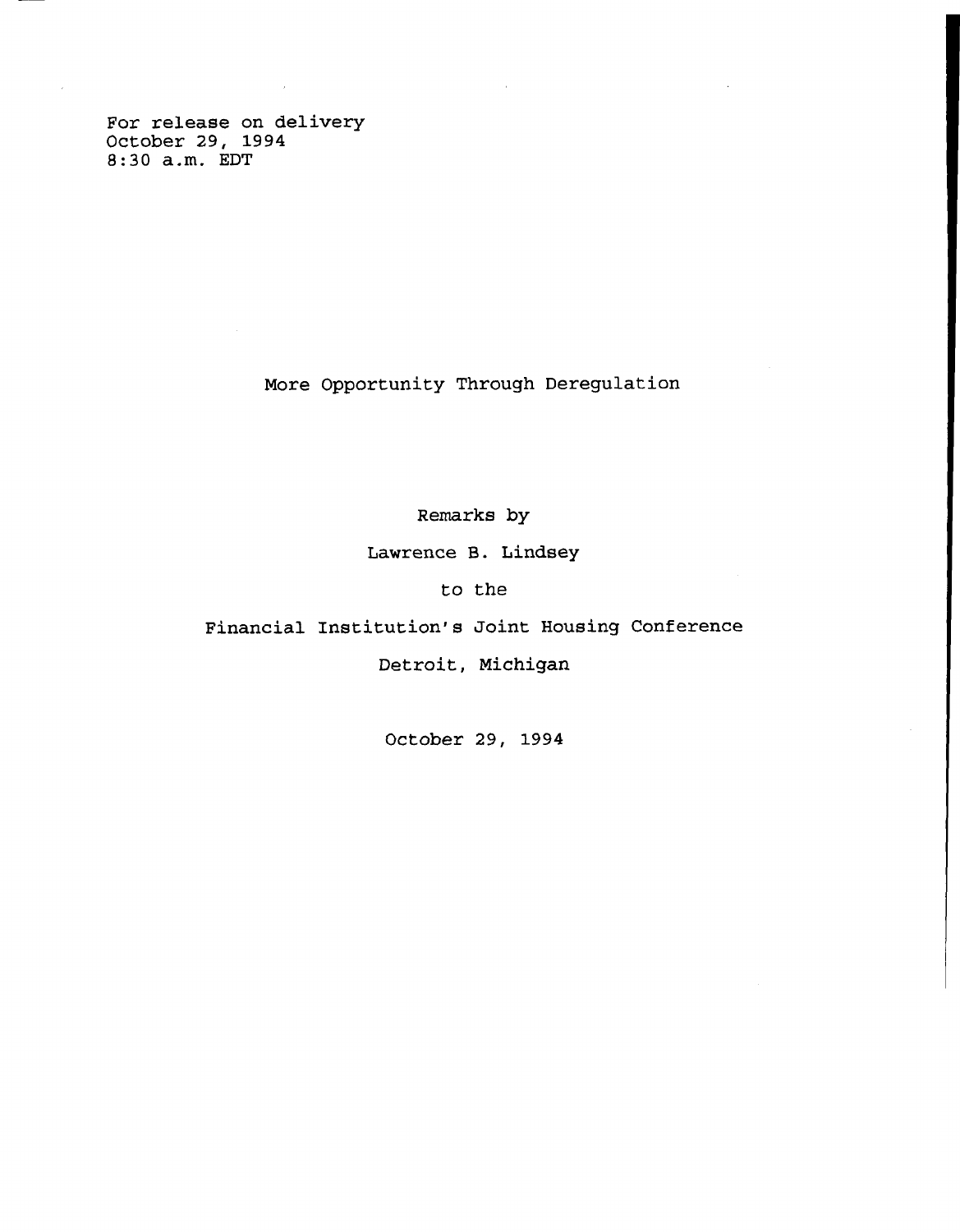## **More Opportunity Through Deregulation**

**It is my pleasure to be here in Detroit to address the 1994 Financial Institution's Joint Housing Conference. It is always refreshing to be among creative people who are actually getting things done and meeting people's needs. Funny, I don't get that feeling in Washington very much.**

**There are few more important tasks before the country today than the one you will be discussing here at this conference. The need to provide homeownership opportunities to millions of American families who do not now have them and to provide the financial infrastructure to rehabilitate America's depressed areas is great. It is very important that we all work together in this regard, and in particular, that we not get in each other's way. We regulators have a particular responsibility to aid you in your efforts.**

**Back on July 15, 1993,. the President asked the four banking regulatory agencies to revise the Community Reinvestment Act regulations to make them more objective, more focussed on performance and more oriented to extending loans to low and moderate income neighborhoods. As you know, last December we released a proposed rule which represented our first draft of these revised guidelines. More than 2000 individuals and organizations commented on those rules. We very much took those comments to heart and on September 2 6 issued a new proposal.**

**I believe that the proposal we have produced meets the**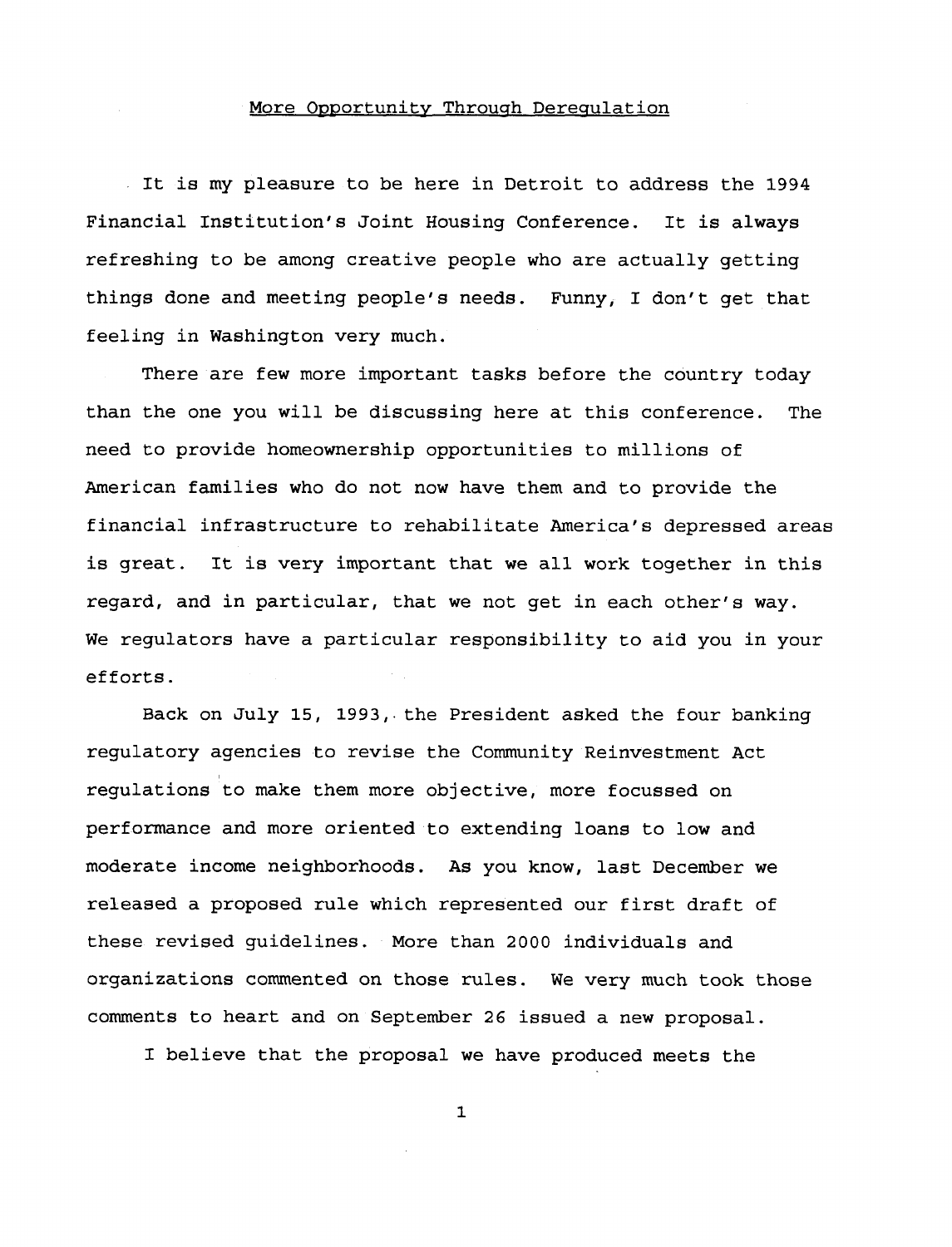**President's objectives. Most important, we have preserved, to a maximum extent, the strength of the current system by allowing examiners flexibility in assessing bank performance in light of local conditions as well as the capacity and constraints of the institutions involved. One size fits all types of solutions have no place in a successful effort to increase credit to America's inner cities. The diversity and variety of conditions in America's credit markets is a fact which we regulators ignore only at our peril. I hope that we have, in general, succeeded in extending maximum flexibility with minimum interference, while still conforming to the President's request for a more objective set of criteria.**

**In general, we attempted to set a high standard of cost benefit analysis, before imposing either paperwork or capital allocation types of requirements. I think that the standard which we established should be more broadly applied in government. So, the thrust of my comments today is on what government can do to ease the regulatory burden which is holding back home ownership opportunities and inner city development.**

**I must admit, however, that I am concerned that we may not have, in at least part of the proposed regulation, resisted the standard Washington temptation to write rules which sound good and are well intentioned, but fall short in practice. In particular, as I made clear at the Board table, I have some concerns about the proposed race and gender coding of small business loans at large banking institutions. Under this proposal, whenever a business**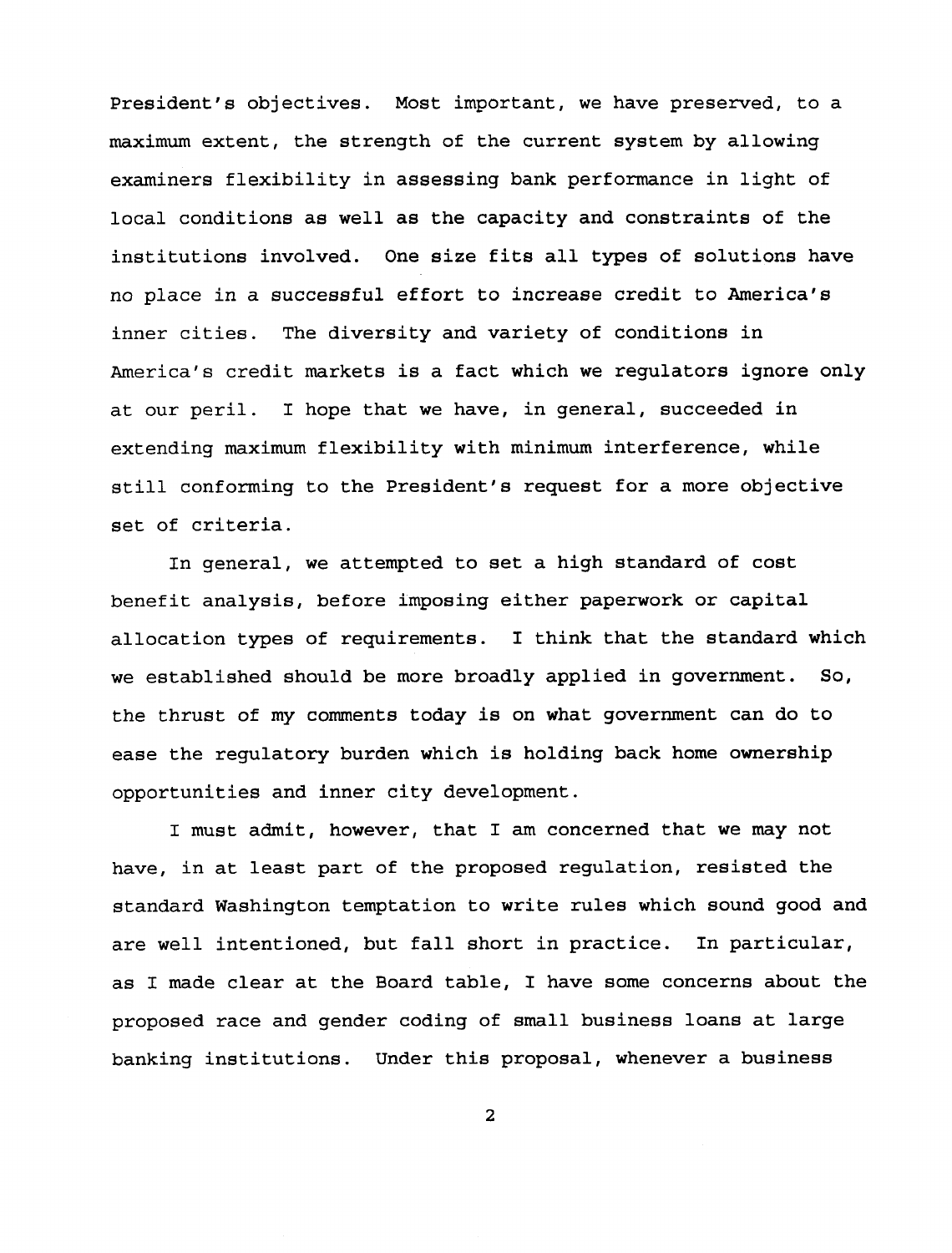applies for a loan under \$1 million, it will be asked to reveal, by percentage, the racial, ethnic, and gender composition of its owners. Clearly this provision is intended to help promote economic development in underserved minority communities. On the other hand, questions have been raised about the workability and potential unintended consequences of this approach. Given the competing objectives of public policy, we in the banking agencies are now in the process of soliciting the public's views on this proposal, and greatly value your input.

Regardless of the outcome of CRA reform, we in the government have a particular responsibility to evaluate our own behavior in every area. To many people, government problem solving follows an all too predictable pattern. First, a source of a problem other than government is found. Second, that private sector problem source is given a new paperwork burden with severe penalties for non-compliance. Third, the government bureaucracy is enlarged in order to administer the new rule and cope with all the paperwork. We at the Federal Reserve are estimating a compliance staff increase of between 25 percent and 50 percent in order to meet the demands of these and other new rules. While I personally feel that the proposal we have made in the CRA area is worthy of consideration, we should not stop here in looking for ways to help disadvantaged communities.

My experience has shown that the chief obstacle to economic development in distressed neighborhoods is often government itself. In my three years at the Fed, I have toured more than 30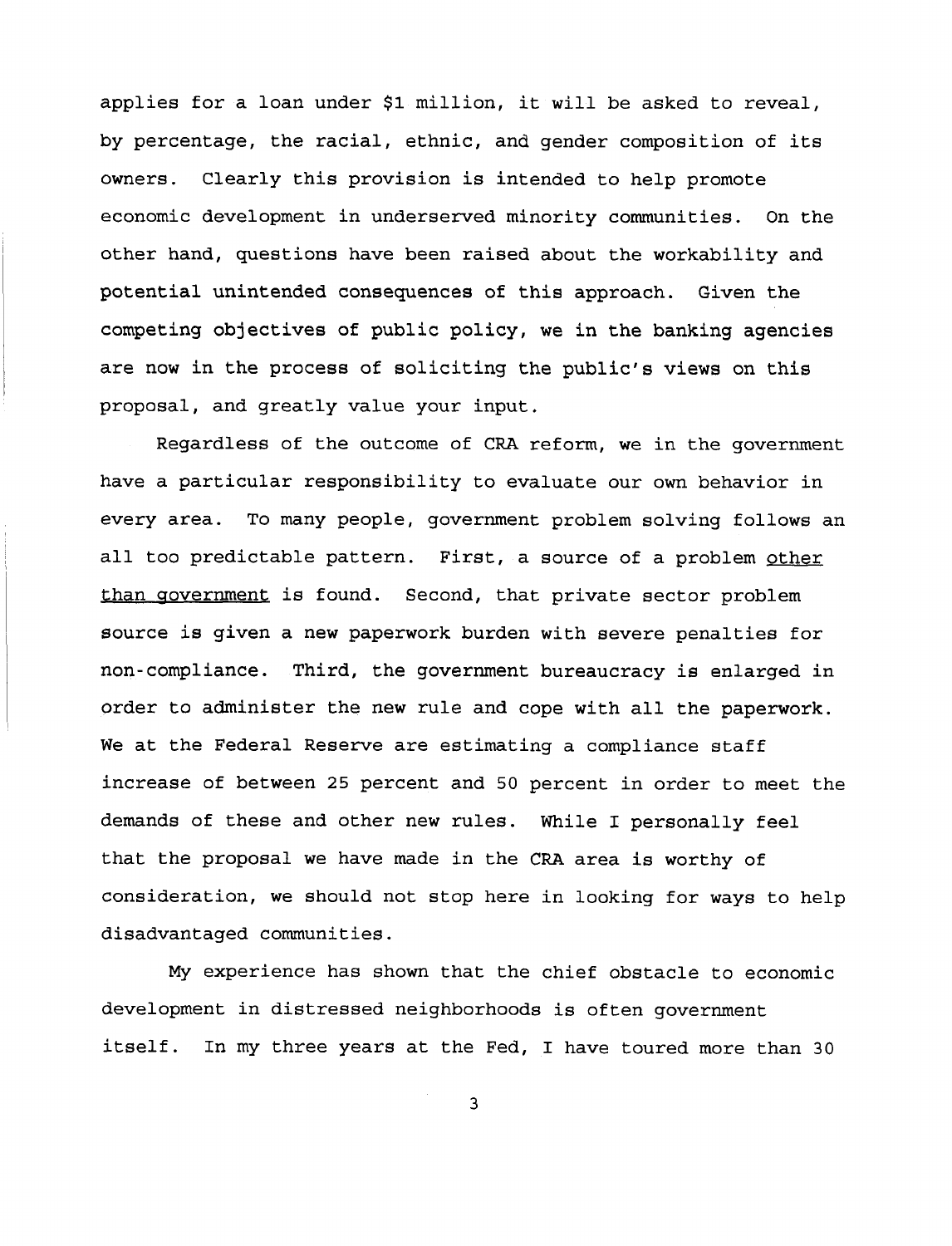**inner cities and talked to countless people who are actively involved in community development about what their biggest problems are. Invariably their answer comes down to government -- federal, state, and local. So, rather than imposing yet another paperwork burden on the private sector, maybe we should try getting government out of the way of the private sector instead.**

**Government is a source of problems in virtually every aspect of urban redevelopment. Local governments have zoning and tax rules which leave wide expanses of their potentially most valuable real estate vacant. Labor laws such as Davis Bacon at the federal level and similar laws at the state levels drive up housing rehabilitation costs, as do excessively strict local building codes. HUD regulations make it needlessly cumbersome to become a lender under its programs. Let me begin with a list of proposed rules which affect banks, which, as a banking regulator, I think should be on any priority list to help encourage homeownership and inner city development.**

**Minimum Downpavment Requirements. As part of the FDIC Improvement Act (FDICIA) , the agencies were required to impose regulatory requirements for all loans secured by real estate for the purpose of constructing or improving buildings. Originally these involved minimum downpayment requirements of 2 0 percent in the case of homes and as much as 35 percent for commercial property. Had the homeownership downpayment requirement gone into effect, as everyone in this room can well imagine, it would have**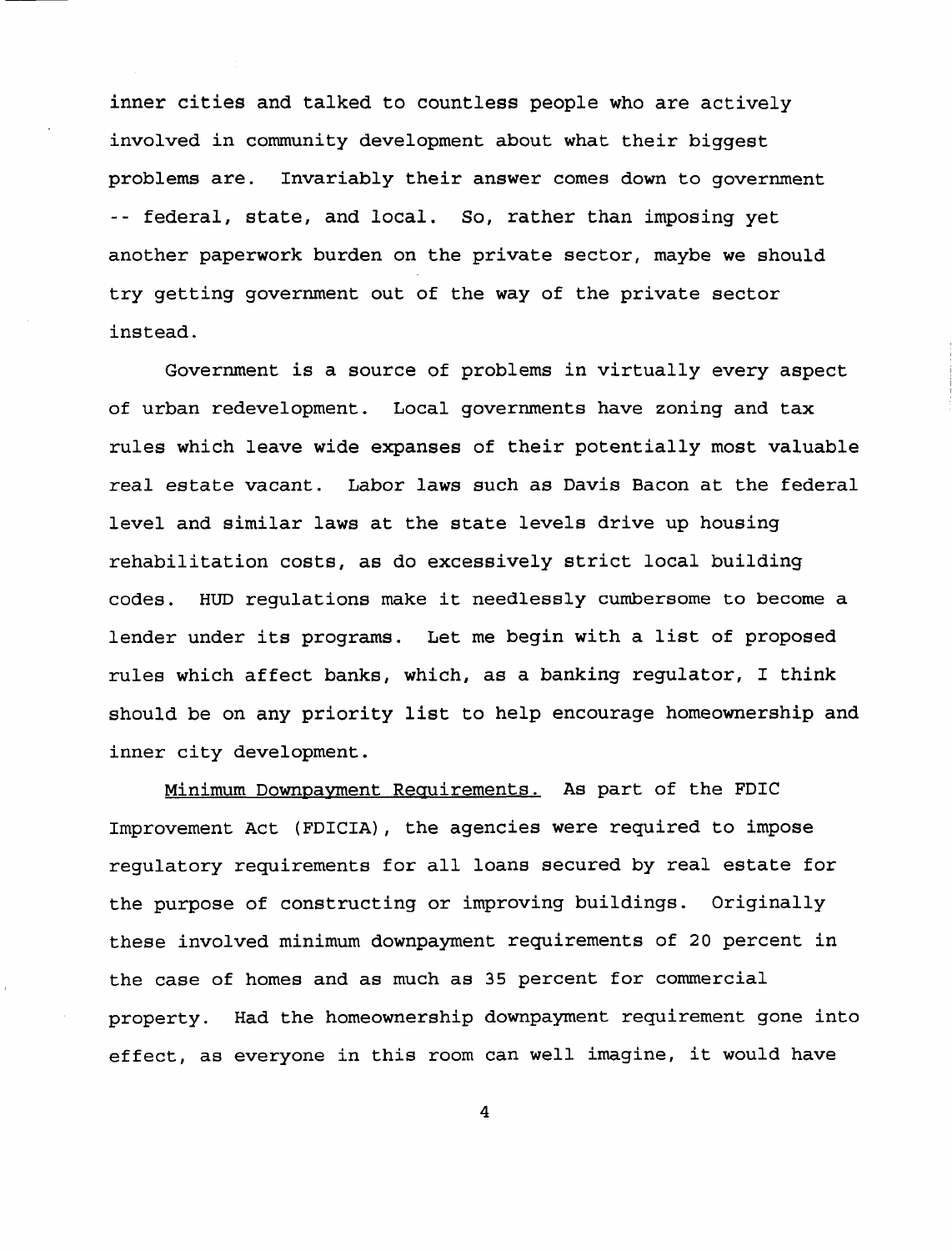**literally stopped all low and moderate income homeownership programs in the country. Here was a classic government approach - - rules to solve the immediate political problem without regard to the unintended consequences on problems not currently at center stage.**

**Instead, we developed a set of general rules that did not contain any specific down payment requirements, but did set guidelines which included a 10 percent downpayment for owner occupied housing with a special "basket" for exceptions. In practice, there are many cases in low income areas where even lower downpayments may still be consistent with prudent lending. Often, a mortgage payment on a rehabilitated property is less than the current monthly rent payment the potential homeowner is now paying. But, because of the high rent, it is virtually impossible for the family to save enough for a downpayment.**

**The downpayment requirement is particularly onerous for development in low and moderate income areas. The primary capital shortage in the inner city is not debt financing, it is equity capital. This requires accumulated wealth in the form of liquid financial assets or collateral such as property. Downpayment requirements exacerbate this problem by preventing any substitution of debt for equity.**

**Appraisal Rules. FIRREA required that banks hire certified licensed appraisers to estimate the value of real estate property which is to be used to collateralize any loan. Of course, this drives up the cost of loans for everyone, and marginal loans which**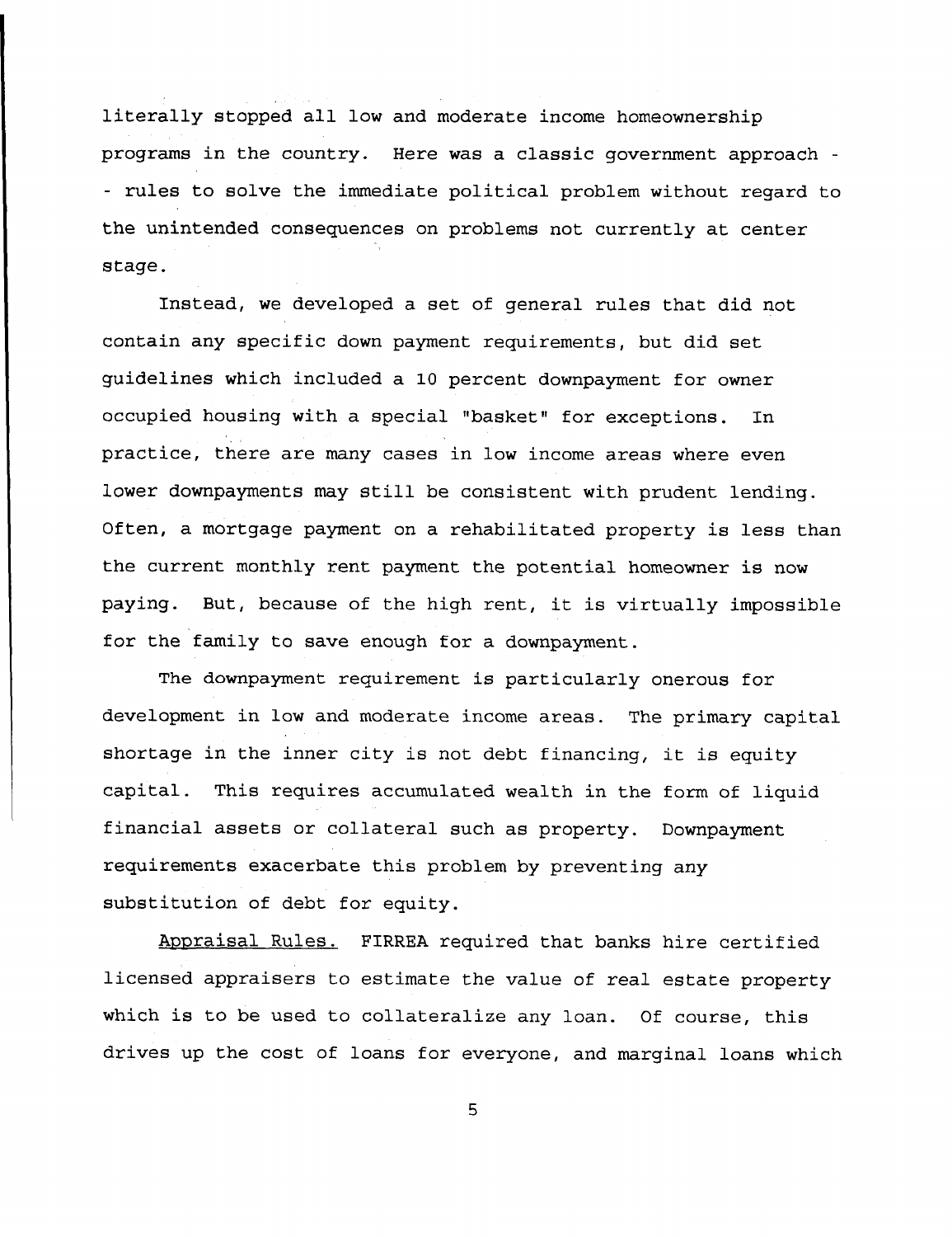**are disproportionately in distressed areas are particularly hard hit by this requirement. But, the problem in distressed areas is even more complicated. Appraisals are based on the current condition of properties, not on their ultimate value. Further, property values in distressed areas seem to be systematically undervalued. The net result is to sharply depress the collateral value of inner city properties, thereby cutting them off from access to loanable funds.**

**The federal banking agencies minimized the potential damage by first establishing a \$100,000 appraisal threshold and have since raised the threshold to \$250,000. But, getting rid of this requirement entirely could substantially raise the equity capital available in inner cities.**

**Glass Steaaall. Ever since the 1930s banks have been severely limited in taking equity positions in non-bank type enterprises. Yet, "equity kickers" are a natural part of higherrisk loans. These equity positions allow the opportunity for big payoffs in the case of successful endeavors. These potential payoffs in turn allow for more affordable loan rates on the debt portion of the financing. It bears repeating that it is equity capital which is in shortest supply in the inner cities, and Glass Steagall prevents the kind of financing which would most directly help solve this capital problem.**

**It is true that Bank Holding Companies can have limited equity participation through Community Development Corporation subsidiaries or by petitioning the Federal Reserve for approval of**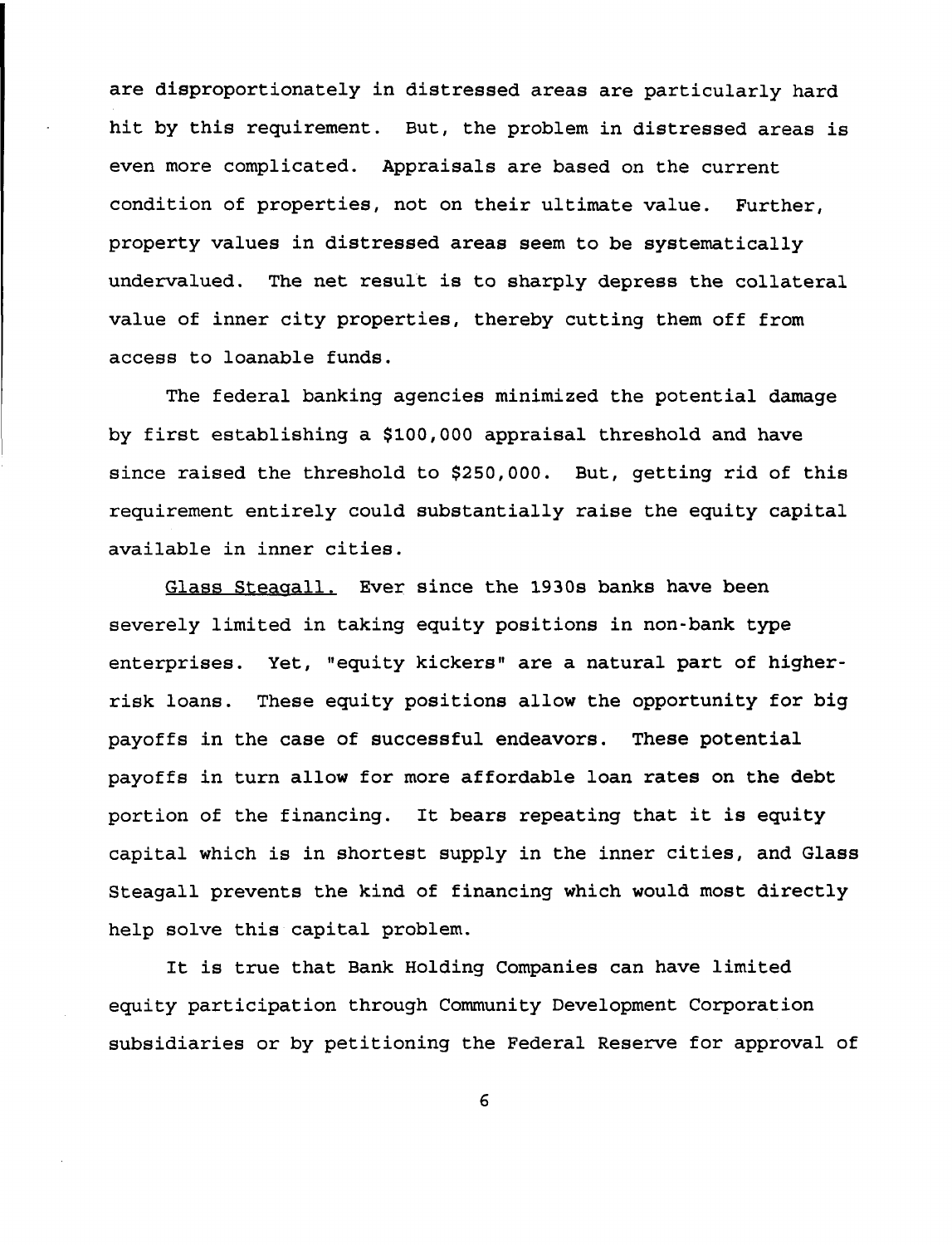**certain investments under Regulation H. But these are both cumbersome and somewhat limiting. Now that the interstate banking legislation is law, consideration of Glass Steagall reform is on the table. Representative Leach, the ranking Republican member on the House Banking Committee, and Representative Gonzalez, the current Chairman, have both announced a willingness to explore this issue next year. This is potentially very good news.**

 $\epsilon$ 

**Environmental Liability Rules. Because of their histories, inner cities are far more likely to harbor hidden environmental hazards than are green field properties. These added risks, and the manner which Congress has prescribed for cleaning up these properties, stand as major obstacles to inner city development. Potential owners are naturally wary of taking on a property where they might be liable for pollution caused by someone who owned the property decades before. It is even harder on a bank, which under the deep pocket principles applied, could be stuck paying virtually unlimited damages on a property it didn't even want to own, but on which it needed to foreclose. Ironically, Superfund Reform, which would have eased this problem, was killed in the last Congress partly by efforts to require that Davis Bacon rules be applied to contractors on clean up sites.**

**Indeed, environmental rules often make rehabilitation of rundown neighborhoods prohibitively expensive for seemingly no benefit. These environmental improvements are not usable as collateral for bank loans. Thus, environmental restrictions drive up the amount of equity financing required for any project without**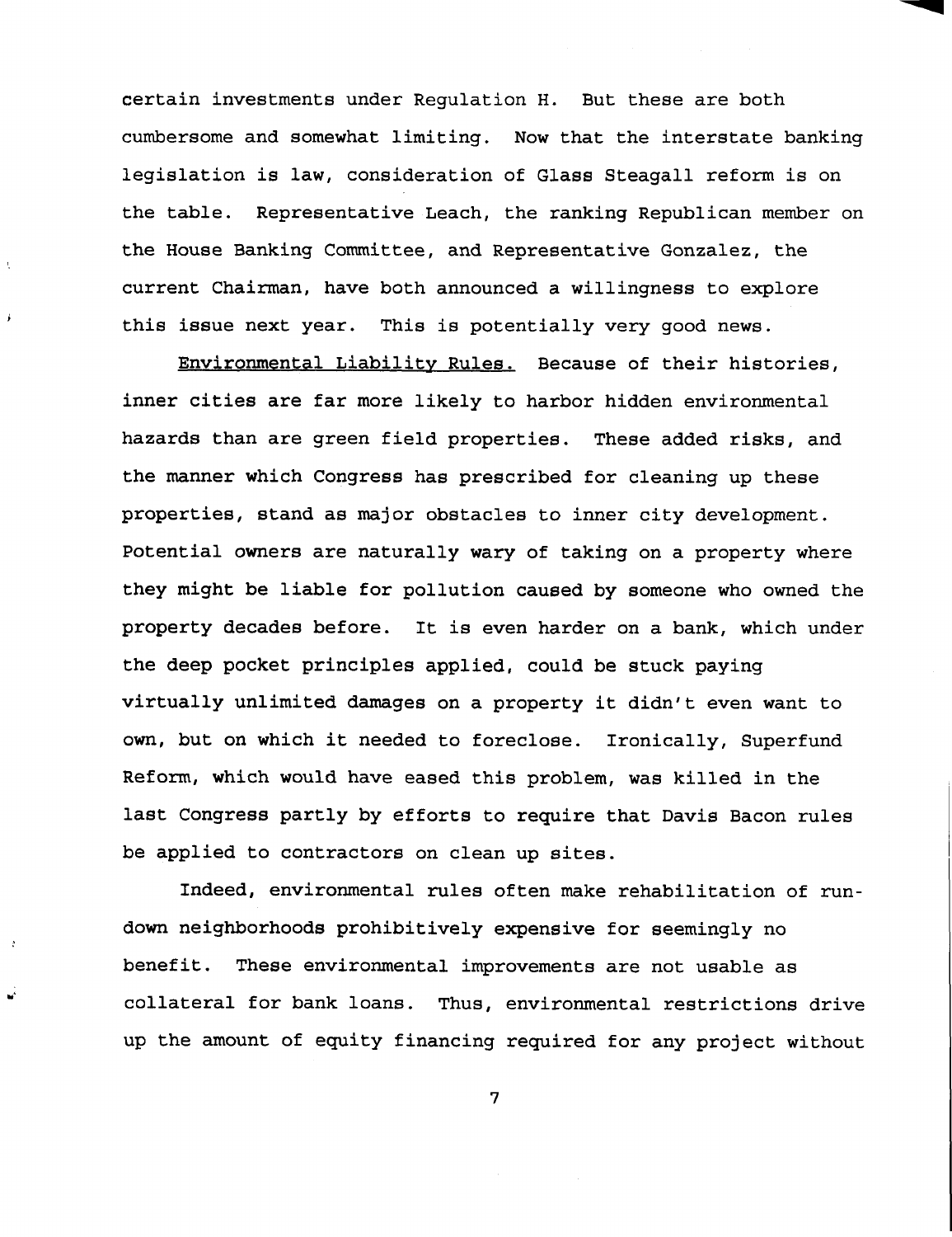**increasing either its likely cash flow or the property's true value. For example, our clean water laws require that ground water be brought up to standards applicable to drinking water. Yet, it is inconceivable that anyone would consider sinking a well in a densely populated area already served by municipal water lines.**

**Inner city residents and community development organizations often get the job done in innovative ways. For example, in Philadelphia, a neighborhood housing group had redeveloped an entire block of row houses. The problem was at the corner where an old gas station once stood. The risk of having to dig up and dispose of an underground gasoline tank which probably lay beneath the property would have been prohibitively expensive. No one - including the state and city governments - - would touch the property. So, to avoid an eyesore on their newly rehabilitated block, the neighbors got together, washed the windows, and painted the exterior shell of the building to make it appear occupied.**

**Restrictions on the Use of Cash. The Treasury has extensive reporting requirements affecting the use of cash. As always, the rules were well-intentioned. They were intended to inhibit money laundering by drug dealers and others. But, many inner city communities have never had easy access to banking services and have residents who may rely on income from informal or casual employment. Restrictions on the use of cash keep these neighborhoods from mobilizing their saving and entering the mainstream of economic activity. Currency exchanges spring up to**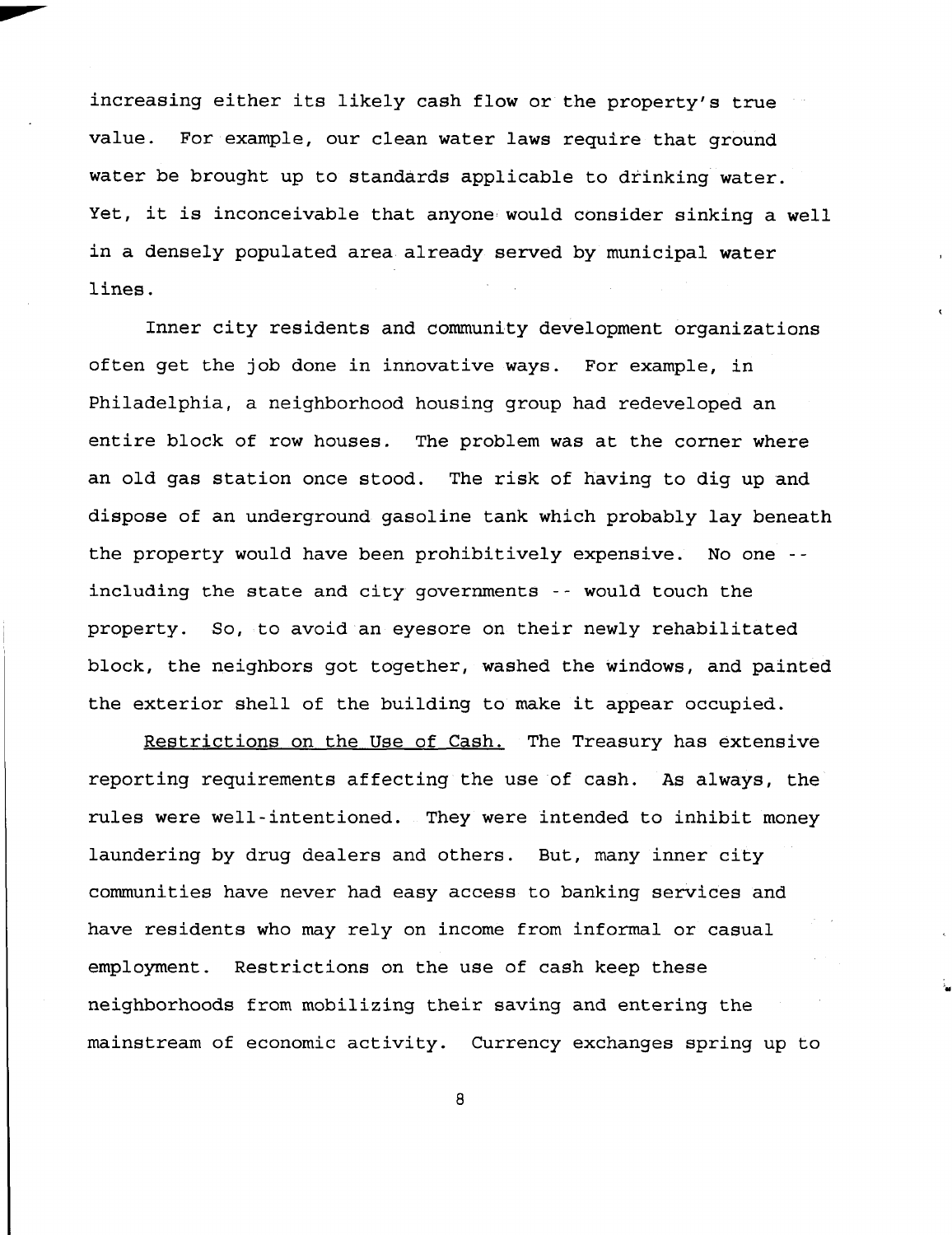**help meet the payment needs of these areas and charge exorbitant fees.**

**Probably the most difficult question ever posed to me was by a lady in Denver who had accumulated a large cash downpayment for a house in an area which had not had banking services. When she brought the money in, the bank had enormous trouble accepting it because of these well intentioned laws. She asked me, "You people think we're all drug dealers, don't you?"**

**I think we should admit that these rules, though well intended, have had some serious unintended consequences. At the very least we should carefully assess the benefit of these rules and reconsider whether they are worth the cost.**

**Davis Bacon Reform. Present federal law requires that workers at most federally financed or assisted construction sites be paid "prevailing wages". By and large these are the local union wage. An estimated \$60 billion in construction falls under Davis Bacon annually. These restrictions impede inner city development in two ways: they drive up the cost of construction and they tend to deprive local residents of job opportunities.**

**Last week I spoke in Baltimore at a conference very similar to this one. There, the estimate of the so-called Davis-Bacon tax on inner city construction was between 5 and 10 percent. Adding 10 percent to the cost of a housing unit is the equivalent of adding a full percentage point to an 8 percent 30 year mortgage. In short, the Davis-Bacon requirement effectively wipes out much of the good those of you who are bankers do when you lend to such**

ŧ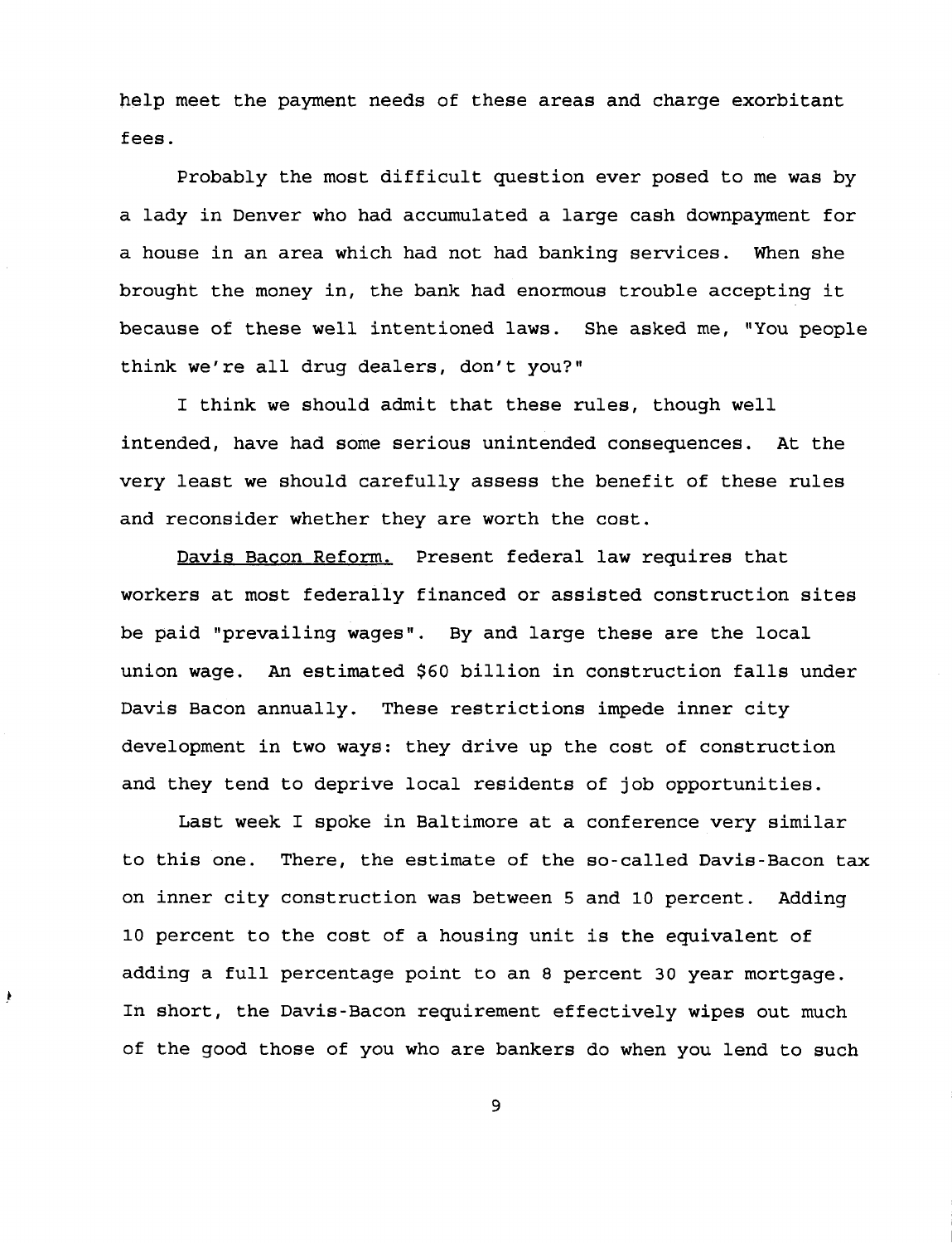**projects at concessionary rates.**

**Improve the Mechanism for Clearing Title on Abandoned Property. The problems of government are not just federal, however. Local government creates its share of obstacles. Anyone who has been on a tour of an inner city neighborhood can easily see the effects of abandoned properties on living conditions in the neighborhood. Their very presence creates an eyesore and a haven for drug dealers which devalue all of the existing housing in the area. This makes the task of rehabilitating neighborhoods ever more difficult. Government and only government can solve this one. The exorbitant delays nationwide on the rapid transfer of title on abandoned properties in inner city areas is a national disgrace.**

**What is often missed is the human tragedy that these delays cause. A few weeks ago I was touring the West Humboldt area of Chicago. A real dynamo of a lady, Mrs. Magdalena Martinez, took us down the block where she lives and described the efforts she had made in evicting drug dealers from one property, getting the absentee landowner in another property to fix up his building, etc. Then we came to a vacant lot. She described how two years ago the city of Chicago had promised that her daughter would be able to acquire the property and build her home there. Politicians and press came out for the requisite photo opportunity. Today, the property is still vacant and Mrs. Martinez had tears in her eyes as she asked us when the city would let her daughter acquire the land and build her house.**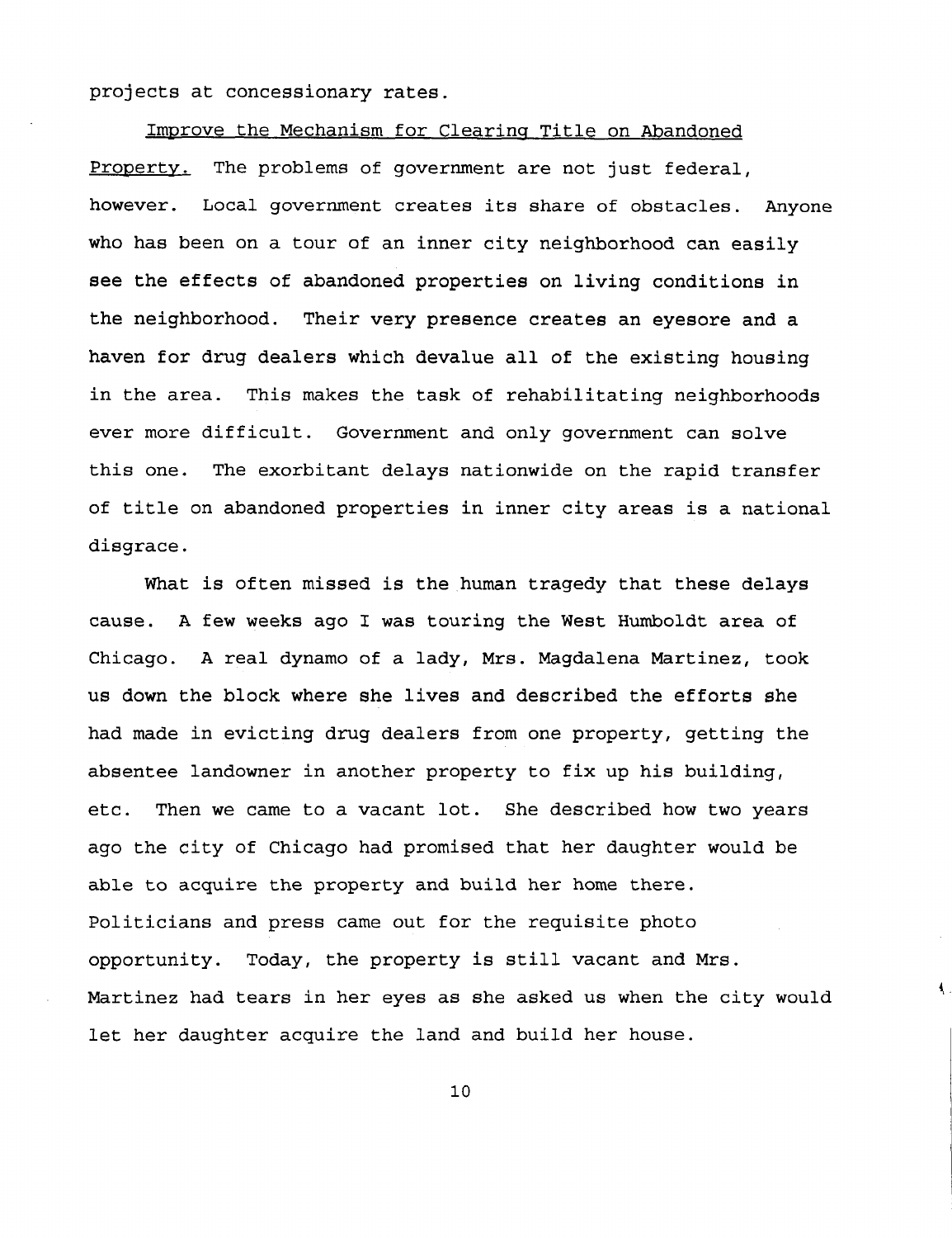**Property Taxes. One of the greatest challenges facing many blighted urban areas is overcoming long-standing state and city policies regarding the payment of back property taxes. In my view, no place typifies this problem better than Pittsburgh. There, with a spectacular view and within walking distance of downtown, sits the Hill. This depressed area experienced a tremendous amount of abandonment after riots there in 1968. An eyeball estimate would suggest that one third to one half of the land there is vacant. In any normally functioning market, this would be prime real estate. But, any for-profit developer seeking to acquire the land would have to pay back taxes dating back to 1968, with interest. Needless to say, the prospect of paying a quarter century of back taxes makes even the most promising real estate unattractive. So there sits the vacant land on the Hill, not paying any taxes, and dragging down the property values of the entire neighborhood. Where is the cost benefit analysis here?**

a kacamatan ing kabupatèn Kabupatèn Kabupatèn Kabupatèn Ka

**Or again, consider Chicago. Title clearing and property taxes were the major obstacles confronting a very innovative group on the North Side named People's Housing. They had a project to convert an abandoned property into a cooperative housing unit for low income elderly residents. It took two years to get approval to go Co-op from the city, but no property tax abatement was offered. As a result, the property taxes consume much of the rental cash flow, which is necessarily low because of the income of the tenants. Debt service at anything approaching market rates becomes impossible, thus preventing the duplication of this**